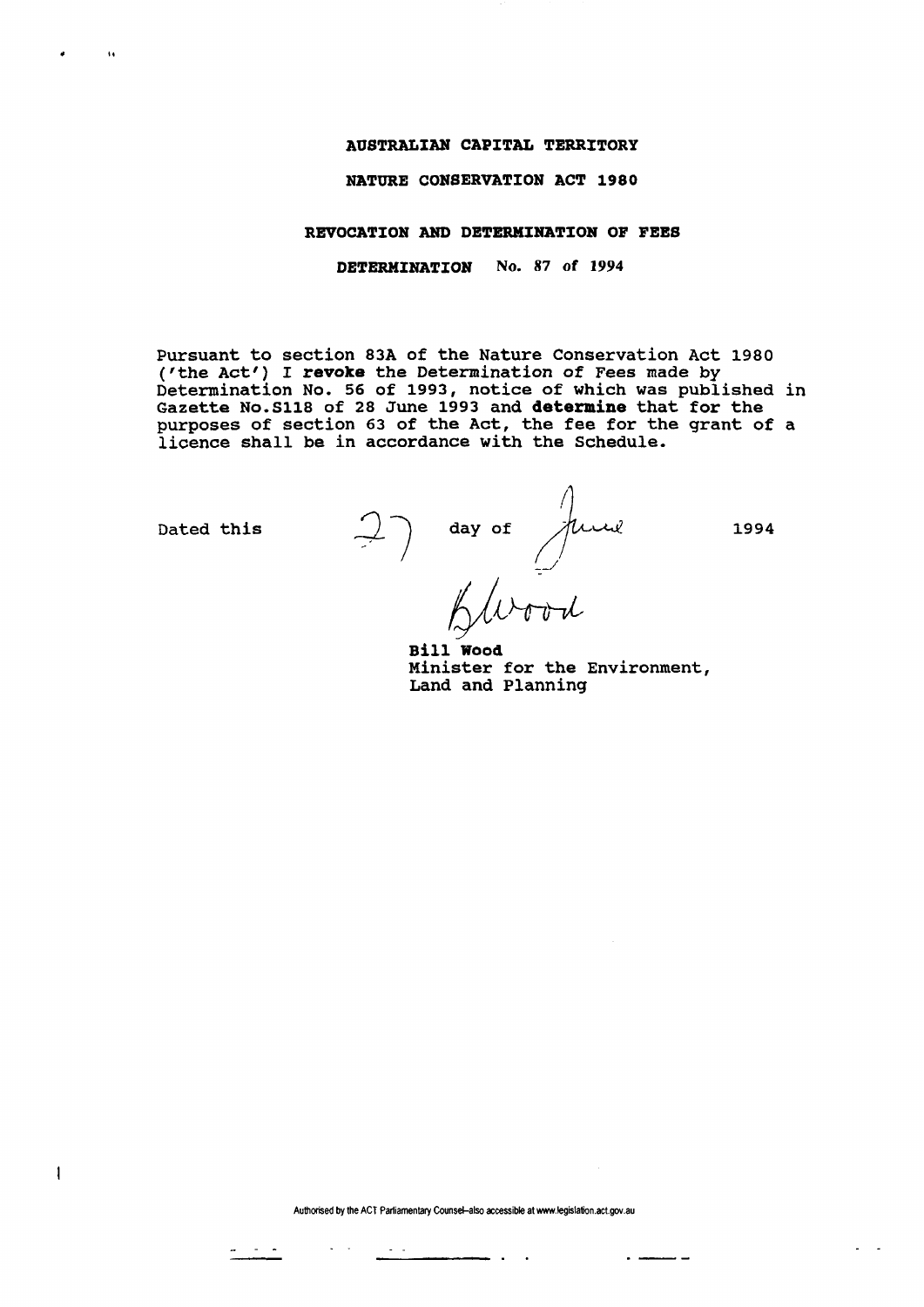| THIS IS PAGE 1 OF THE SCHEDULE TO THE DETERMINATION MADE UNDER<br>THE NATURE CONSERVATION ACT 1980 ON THE 27<br>DAY OF $\Box$ une<br>1994 |  |                                                                              |                                                                                                             |                       |  |  |
|-------------------------------------------------------------------------------------------------------------------------------------------|--|------------------------------------------------------------------------------|-------------------------------------------------------------------------------------------------------------|-----------------------|--|--|
| purposes for<br>which fee is<br>payable                                                                                                   |  | Provision for Description of matter in<br>respect of which fee<br>is payable |                                                                                                             | Fee payable<br>(in 5) |  |  |
| 26                                                                                                                                        |  | wildlife                                                                     | to take an animal that is                                                                                   | 137.00<br>per annum   |  |  |
| 28                                                                                                                                        |  | to sell animals, whether wildlife<br>or $not -$                              |                                                                                                             |                       |  |  |
|                                                                                                                                           |  | (a)                                                                          | where the number of animals which<br>may be sold under the licence<br>does not exceed 10                    | 12.00<br>per annum    |  |  |
|                                                                                                                                           |  | (b)                                                                          | where the number of animals<br>which may be sold under the<br>licence exceeds 10 but does not<br>exceed 100 | 23.00<br>per annum    |  |  |
|                                                                                                                                           |  | (c)                                                                          | where the number of animals<br>which may be sold under the<br>licence exceeds 100                           | 137.00<br>per annum   |  |  |
| 29                                                                                                                                        |  |                                                                              | to import into, or export from, the<br>Territory for retail purposes an<br>animal, whether wildlife or not  | 23.00<br>per licence  |  |  |
| 30                                                                                                                                        |  |                                                                              | to import into, or export from,<br>the Territory for retail purposes<br>live fish                           | 23.00<br>per annum    |  |  |
| 30                                                                                                                                        |  |                                                                              | to sell live fish                                                                                           | 137.00<br>per annum   |  |  |
| 42                                                                                                                                        |  |                                                                              | to pick a plant that is wildlife or<br>to pick restricted plant wildlife -                                  |                       |  |  |
|                                                                                                                                           |  |                                                                              | (a) where the number of plants<br>which may be picked under the<br>licence does not exceed 10               | 23.00<br>per annum    |  |  |
|                                                                                                                                           |  |                                                                              | (b) where the number of plants<br>which may be picked under the<br>licence exceeds 10                       | 137.00<br>per annum   |  |  |
| 43                                                                                                                                        |  |                                                                              | to fell or remove timber                                                                                    | 29.00<br>per annum    |  |  |
|                                                                                                                                           |  |                                                                              | Minister's Initials                                                                                         |                       |  |  |

 $\overline{\phantom{m}}$ 

 $\epsilon$ 

 $\pmb{\cdot}$ 

 $\bullet$ 

**Authorised by the ACT Parliamentary Counsel-also accessible at www.legislation.act.gov.au** 

 $\ddot{\phantom{a}}$